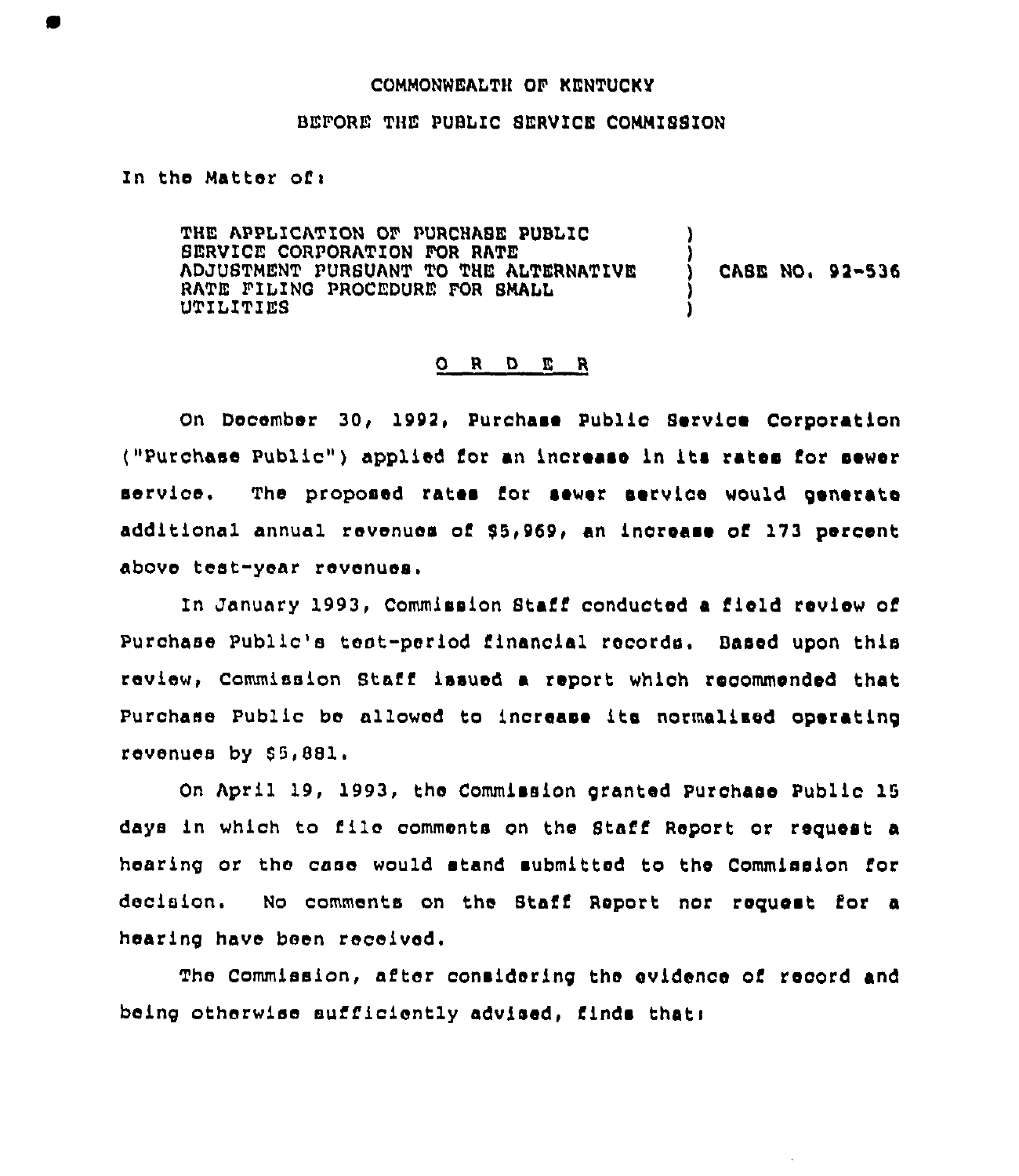1. The recommendations and findings contained in the Staff Report are supported by the evidence of record, are reasonable, and are hereby adopted as the findings of the Commission in this proceeding and are incorporated by reference as if fully set out herein.

2. The rates proposed by Purchase Public in its application would produce revenues in excess of those found reasonable herein.

3. The rates in Appendix A, attached hereto and incorporated herein, are the fair, just, and reasonable rates for Purchase Public and will produce gross annual revenues of \$9,328. These rates will allow Purchase Public sufficient revenues to meet its operating expenses and provide for future equity growth, including provisions for servicing its debt,

IT IS THEREFORE ORDERED that:

1. The rates proposed by Purchase Public in its application are denied.

2. The rates contained in Appendix <sup>A</sup> are approved for service rendered by Purchase Public on and after the date of this Order.

3. Within 30 days of the date of this Order, Purchase Public shall file with the Commission its revised tariff setting out the rates approved herein.

 $-2-$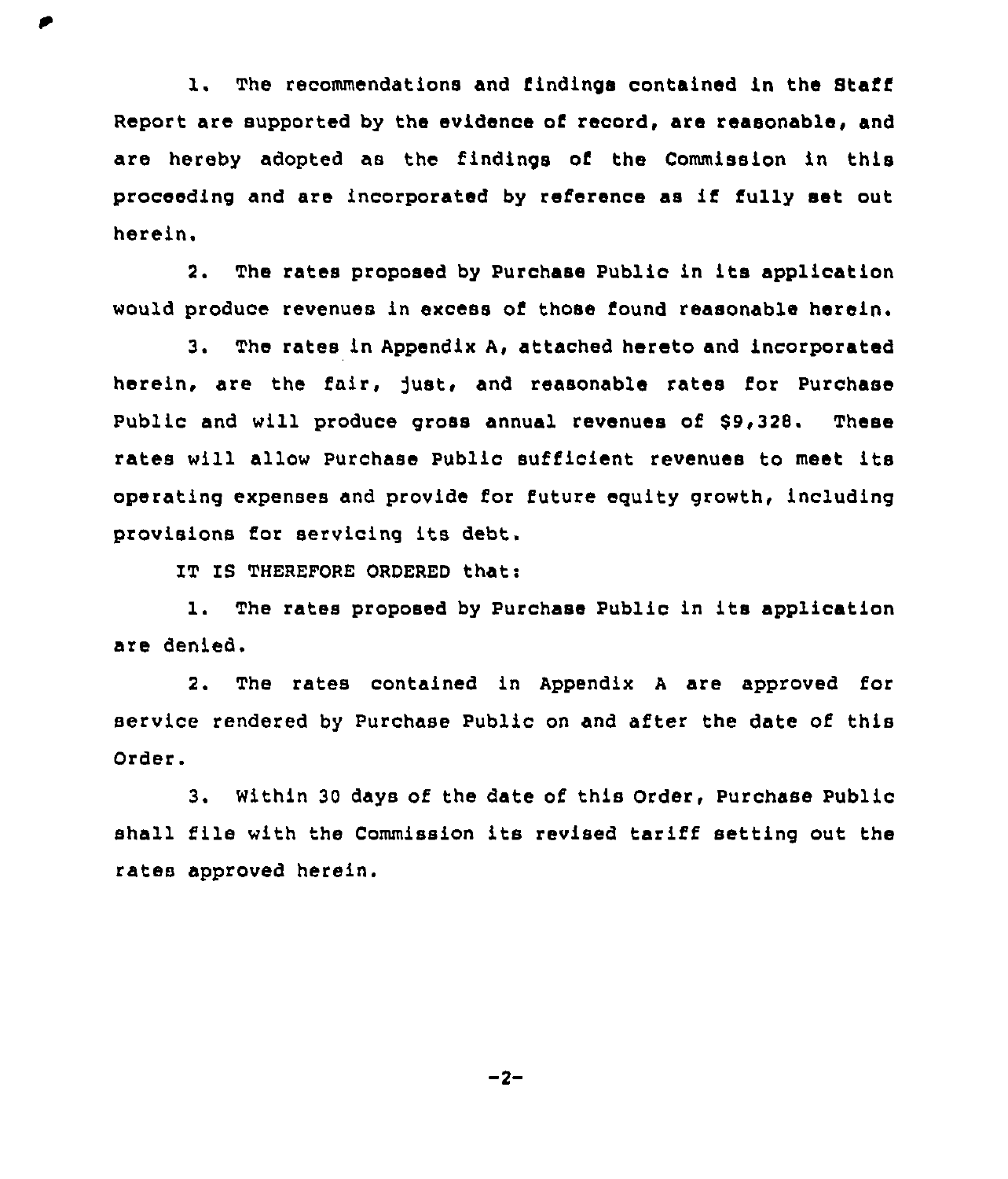Done at Frankfort, Kentucky, this 14th day of May, 1993.

PUBLIC SERVICE COMMISSION

Chairman

Vice Chairman

ATTEST:

Director **Executive**